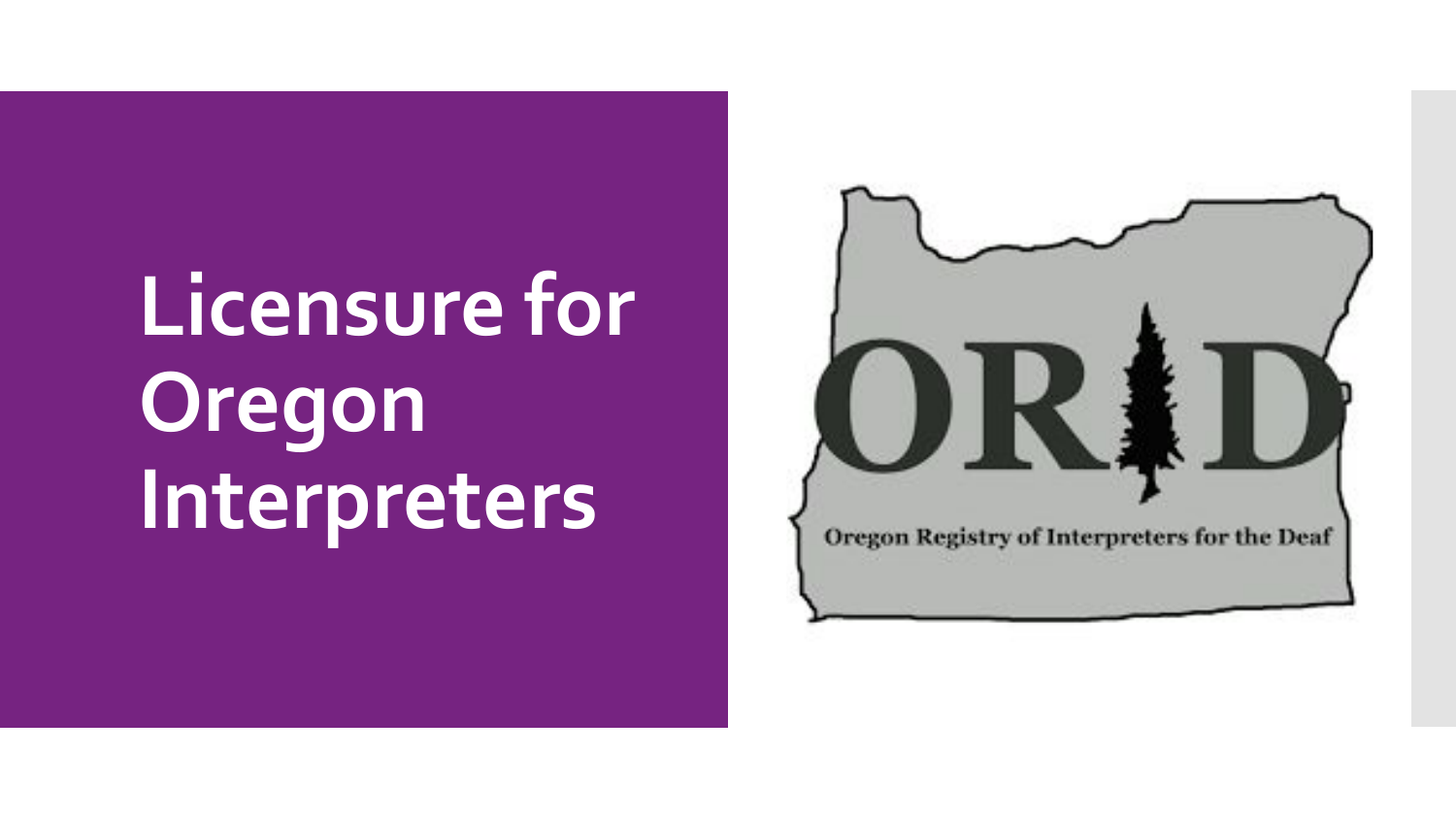## What is licensure?

- ⚫**Professional licensure** protects the public by enforcing standards that restrict practice to qualified individuals who have met specific qualifications in education, work experience, and exams.
- ⚫**Professional licensing** has the strongest public support for activities whose incompetent execution would be a health or safety threat to the public, such as practicing medicine. Licensing of low-risk businesses like florists and hair braiding salons is more controversial because licensing is inherently a form of restraint of trade.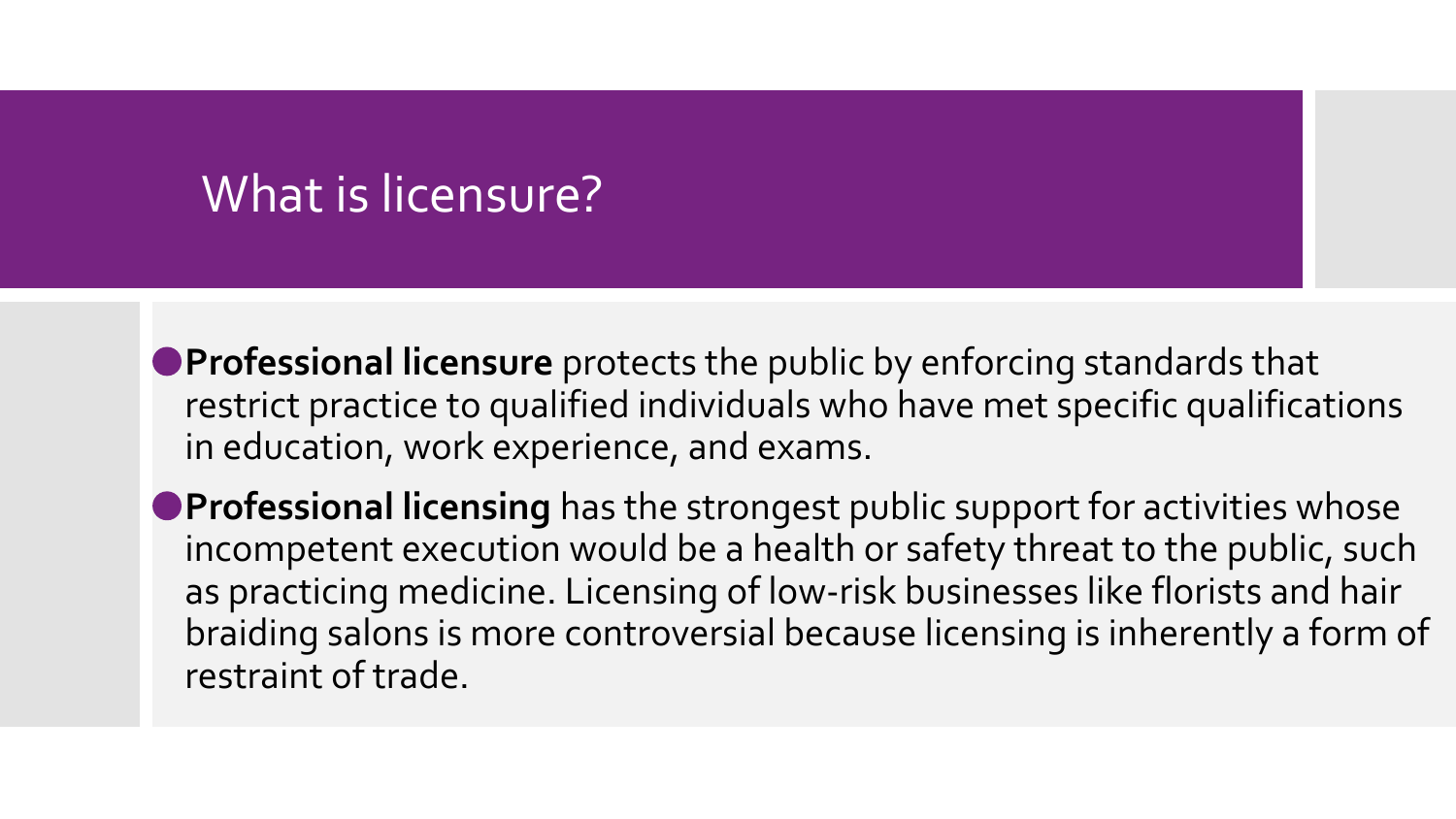What's the difference between Certification, Licensure and Credentials?

**Certification** The federal government has defined "certification" as the process by which a non-governmental (typically industry-related) organization grants recognition to an individual who has met predetermined qualifications specified by that organization.

**Licensure** Under the licensure system, states define, by statute, the tasks and function or scope of practice of a profession and provide that these tasks may be legally performed only by those who are licensed. As such, licensure prohibits anyone from practicing the profession who is not licensed, regardless of whether or not the individual has been certified by a private organization.

**Credential** Credentialing is the process of obtaining, verifying, and assessing the qualifications of a practitioner to provide care or services. Credentials are documented evidence of licensure, education, training, certification, experience, or other qualifications.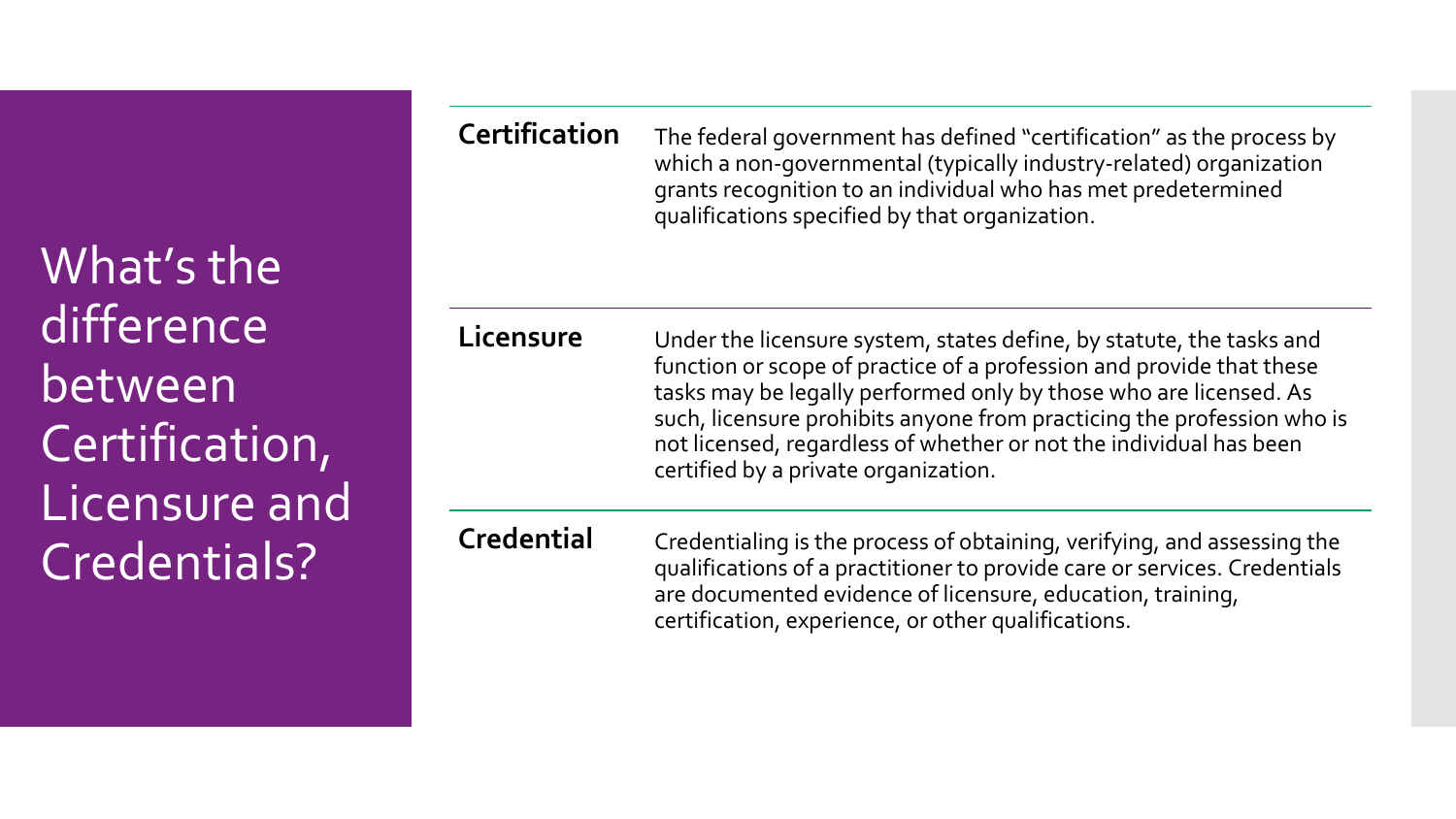

States with Interpreter Legislation

Created with mapchart.net @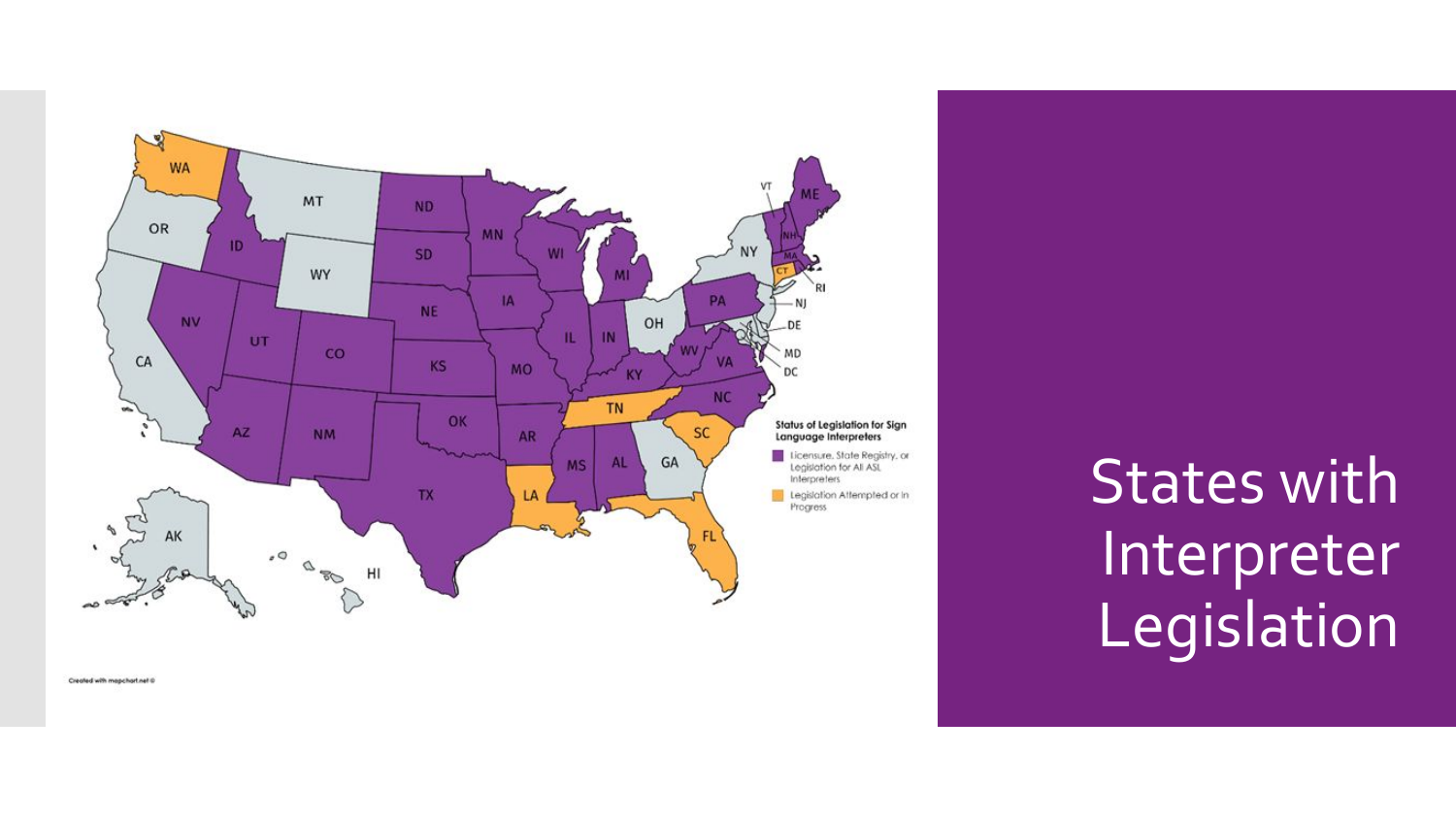#### Why have state legislation?

quality interpreting services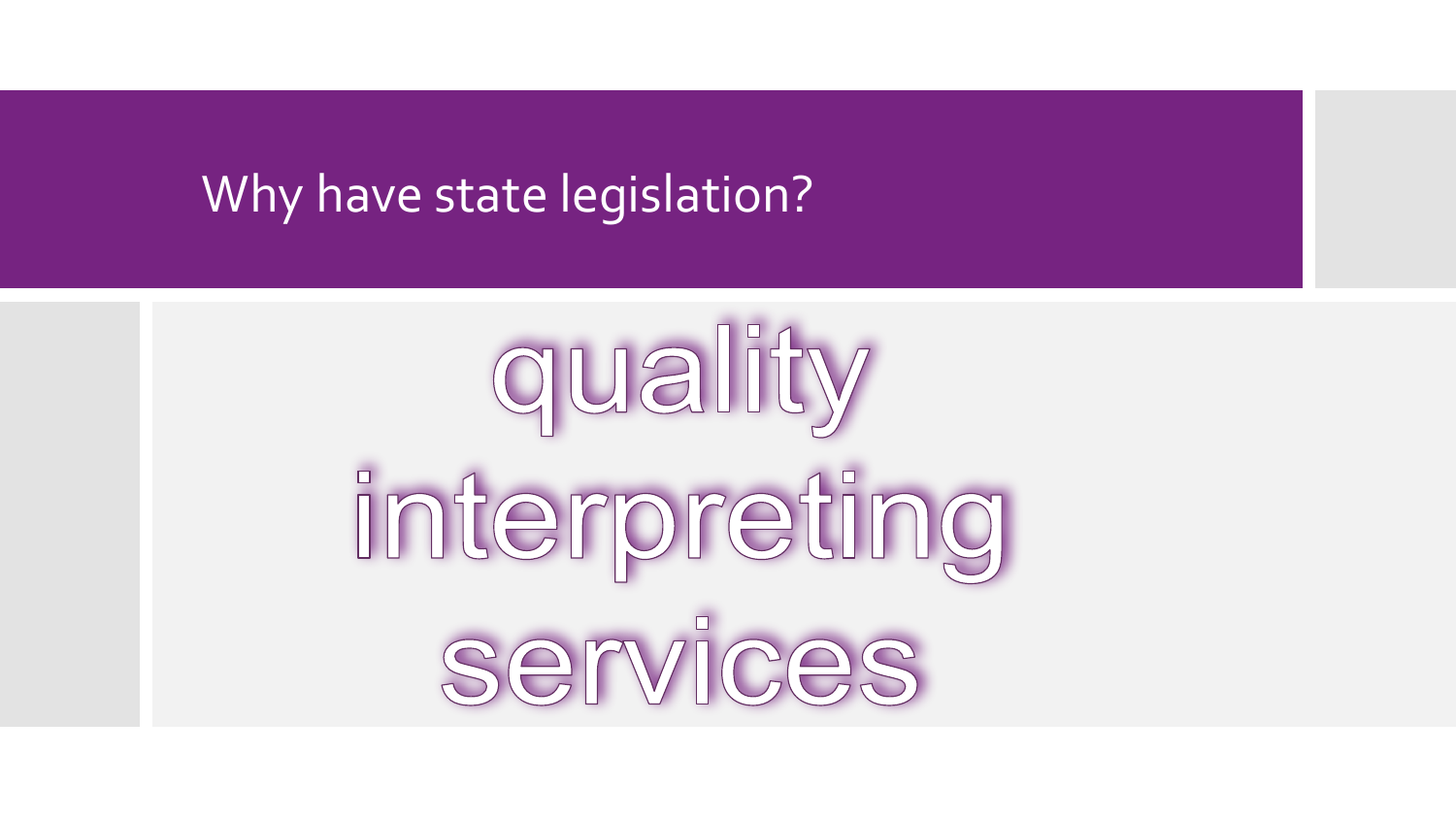## **Survey of States with Licensure or Registry Results**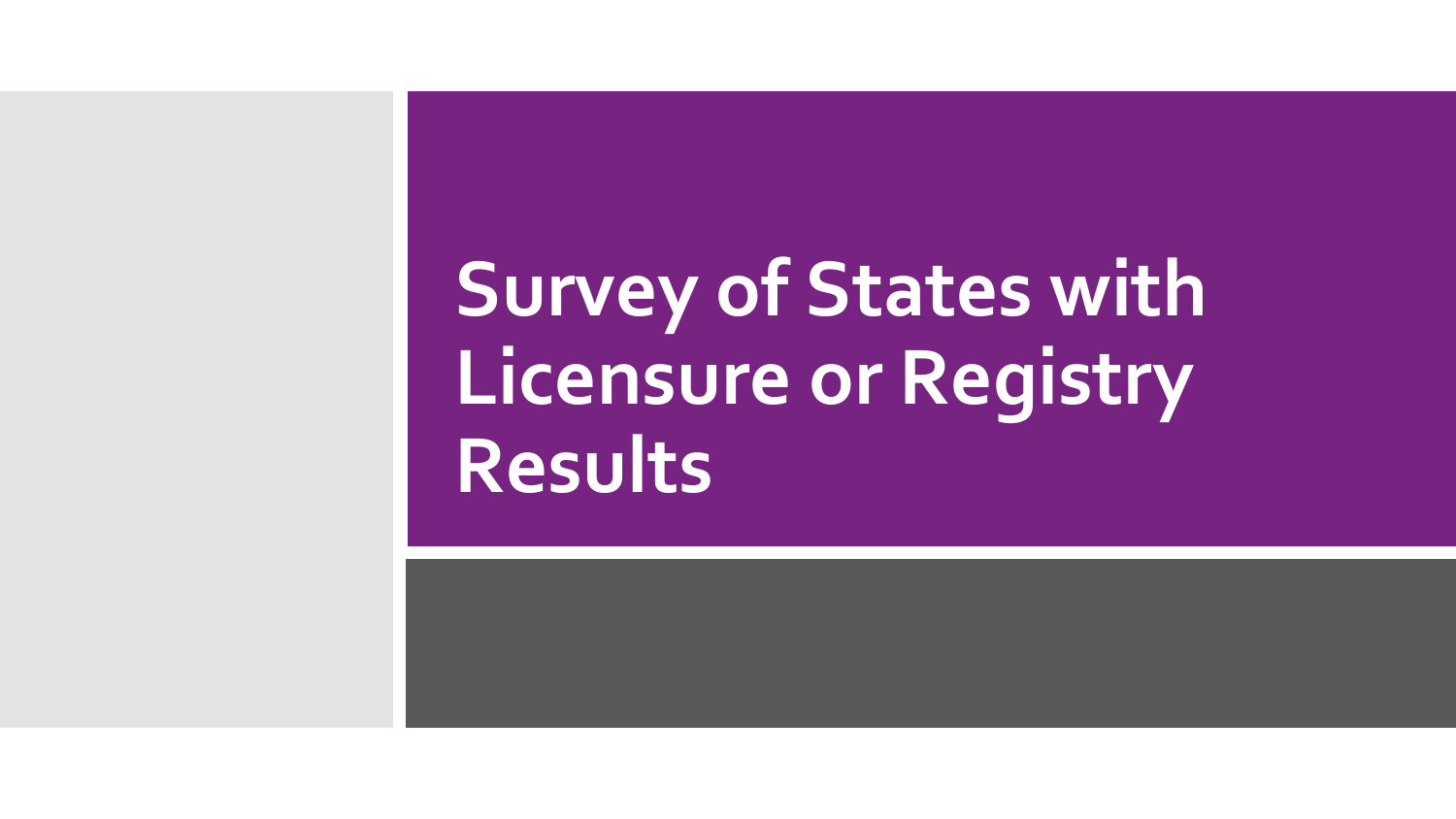## States that participated

| <b>Idaho</b>                       | <b>Rhode Island</b>             | lowa                                                 |
|------------------------------------|---------------------------------|------------------------------------------------------|
| Licensure                          | Licensure                       | Licensure                                            |
| <b>Nebraska</b><br>Licensure       | <b>Wisconsin -</b><br>Licensure | <b>Colorado</b><br><b>Title</b><br><b>Protection</b> |
| <b>New York</b>                    | <b>Tennessee</b>                | <b>California</b>                                    |
| <b>Legal settings</b>              | K-12 Licensure                  | K-12 & Court                                         |
| only                               | only                            | <b>Settings</b>                                      |
| <b>Massachusetts</b><br>In process | Alaska - None                   | Hawaii - None                                        |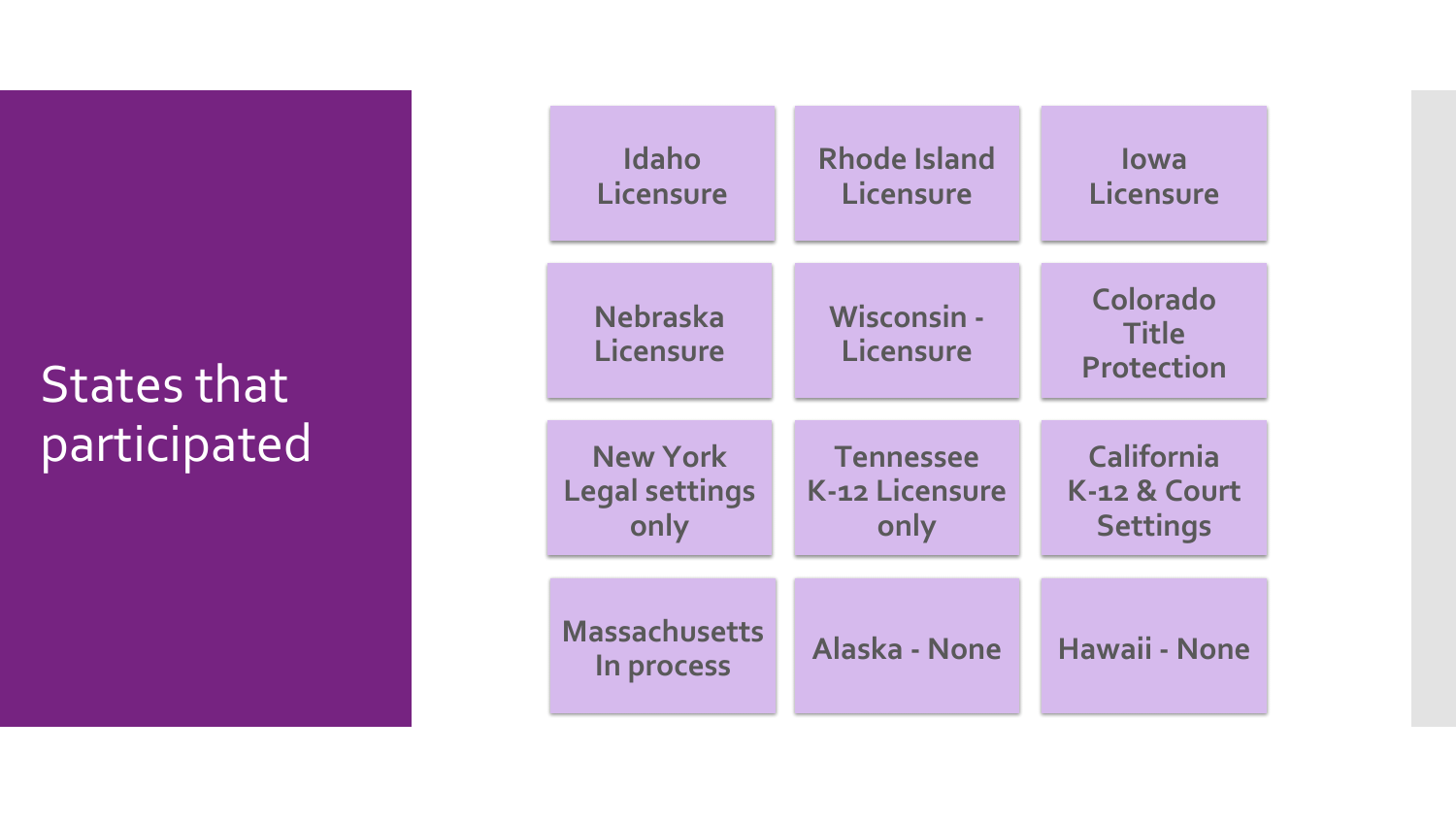Additional states that have been studied by the legislative committee

**Maine Licensure**

**Nevada Required Registry**

**Arizona Licensure** **Washington In Process**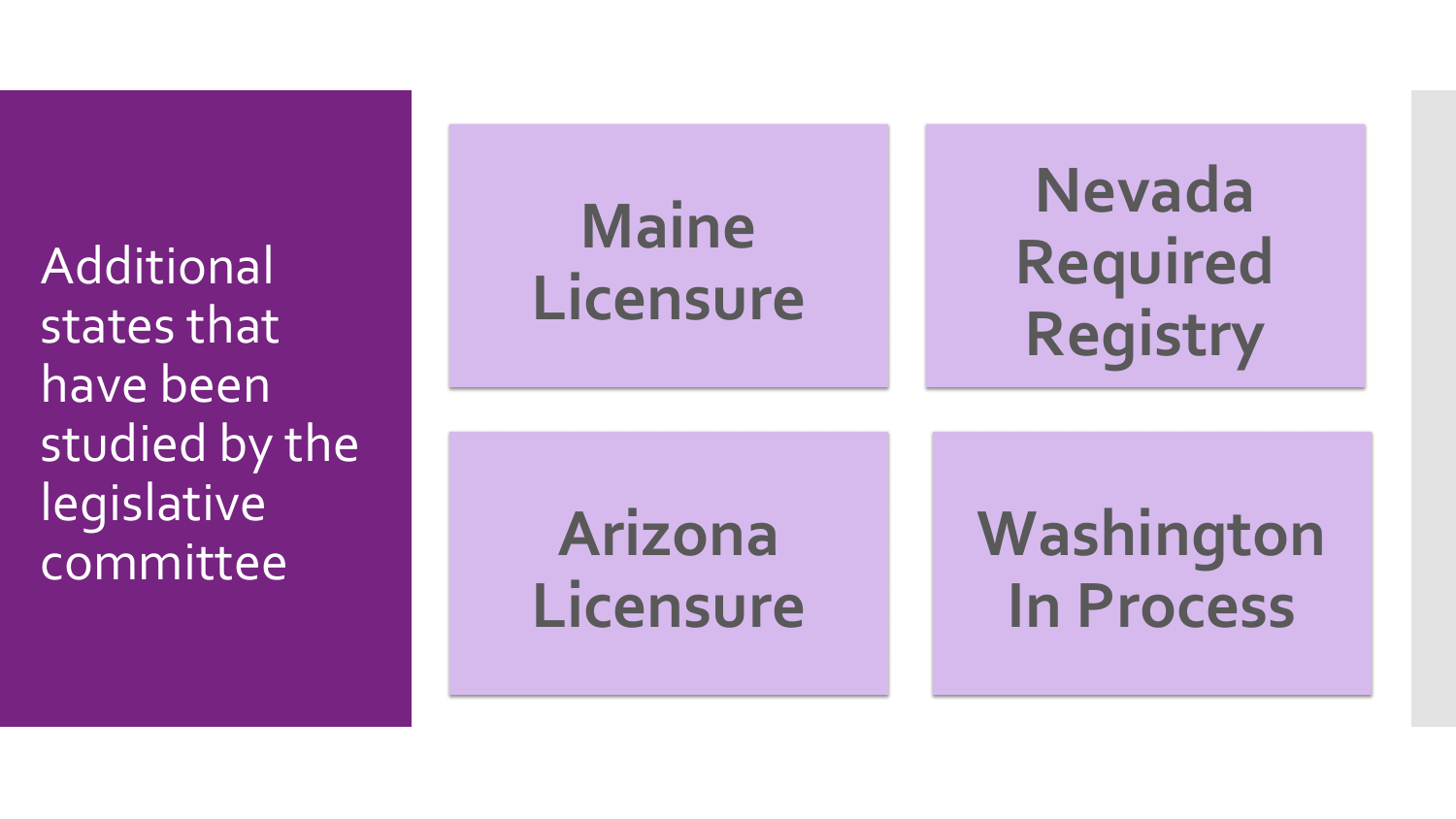Questions we asked other states

How was your state licensure or registry program developed?

What is the biggest benefit after implementing licensure or registry program?

What has been the biggest challenge after implementation?

If your state was to do it again, what would you do differently? Lessons learned?

What was the reaction from the interpreting, deaf, k-12, and post-secondary education communities?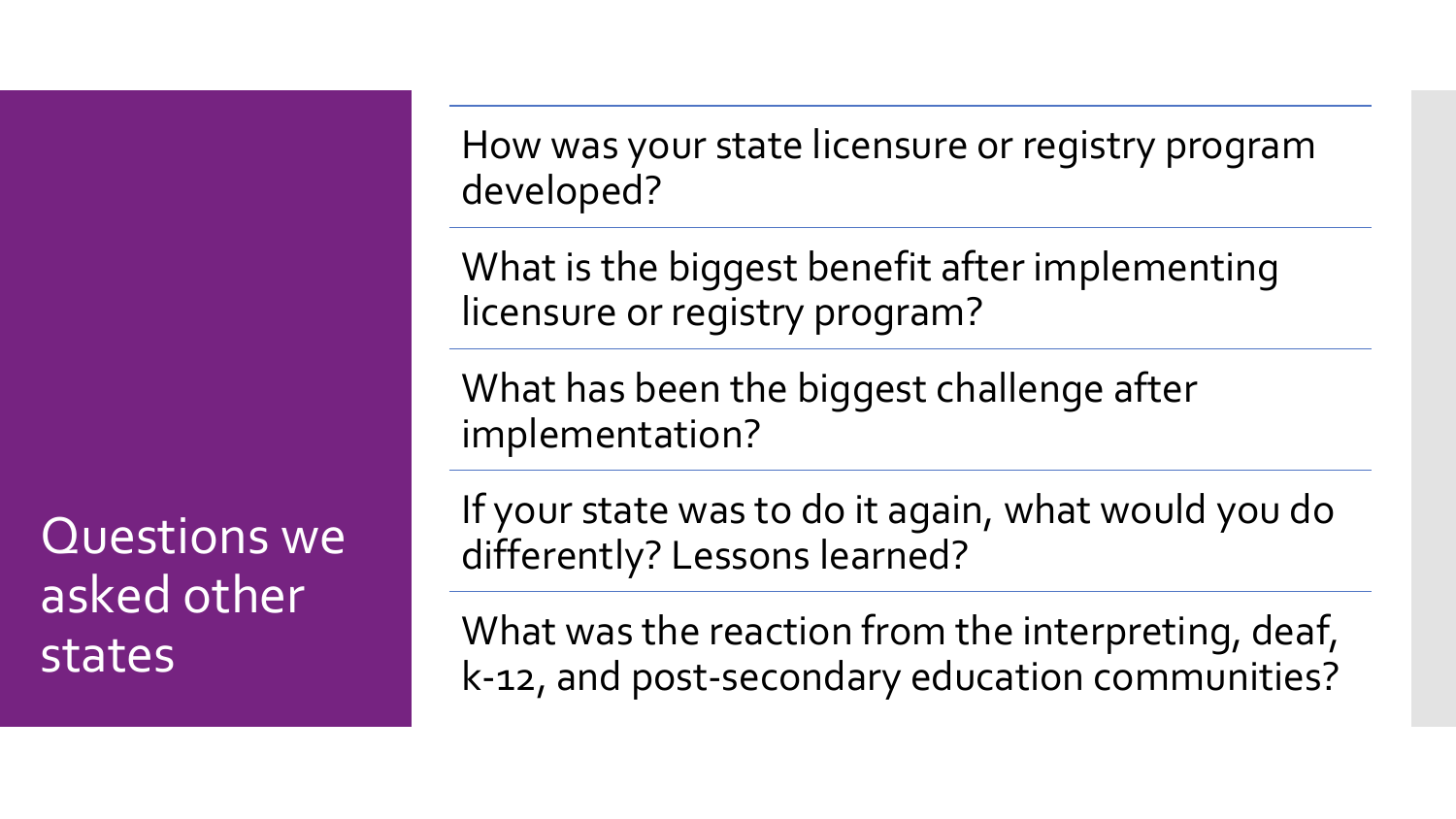## **Interpreter Survey Results**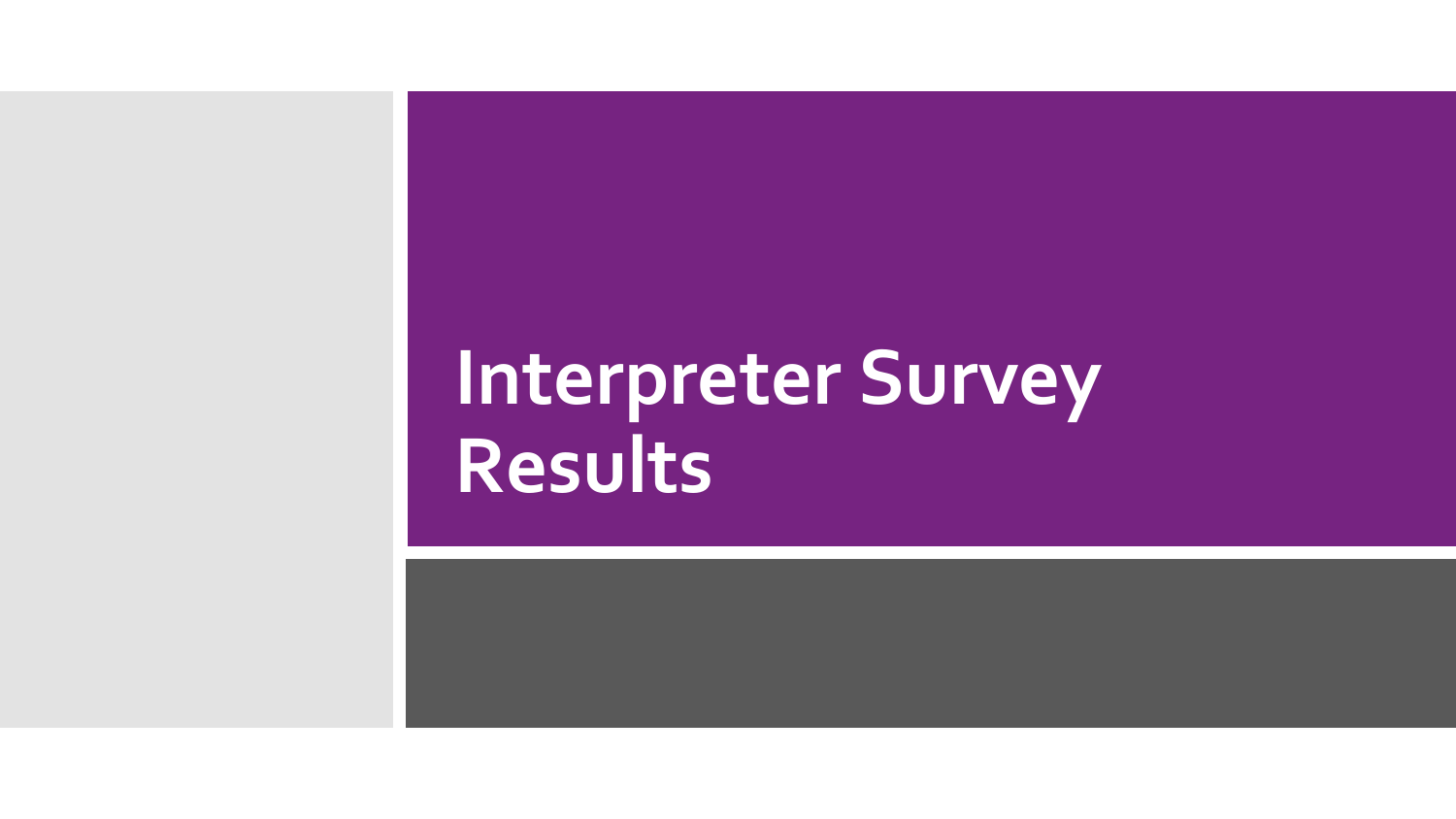- Creates **shortage** of interpreters
- **EXCOST** to interpreters and price of services to consumers
- Provisions for **new interpreters**
- Including stakeholders from the **Deaf community**
- **Visiting interpreter** provisions
- Government control and **lack of understanding** of the profession

▪ What does it look like?!?

**What concerns you about interpreter licensure in Oregon?**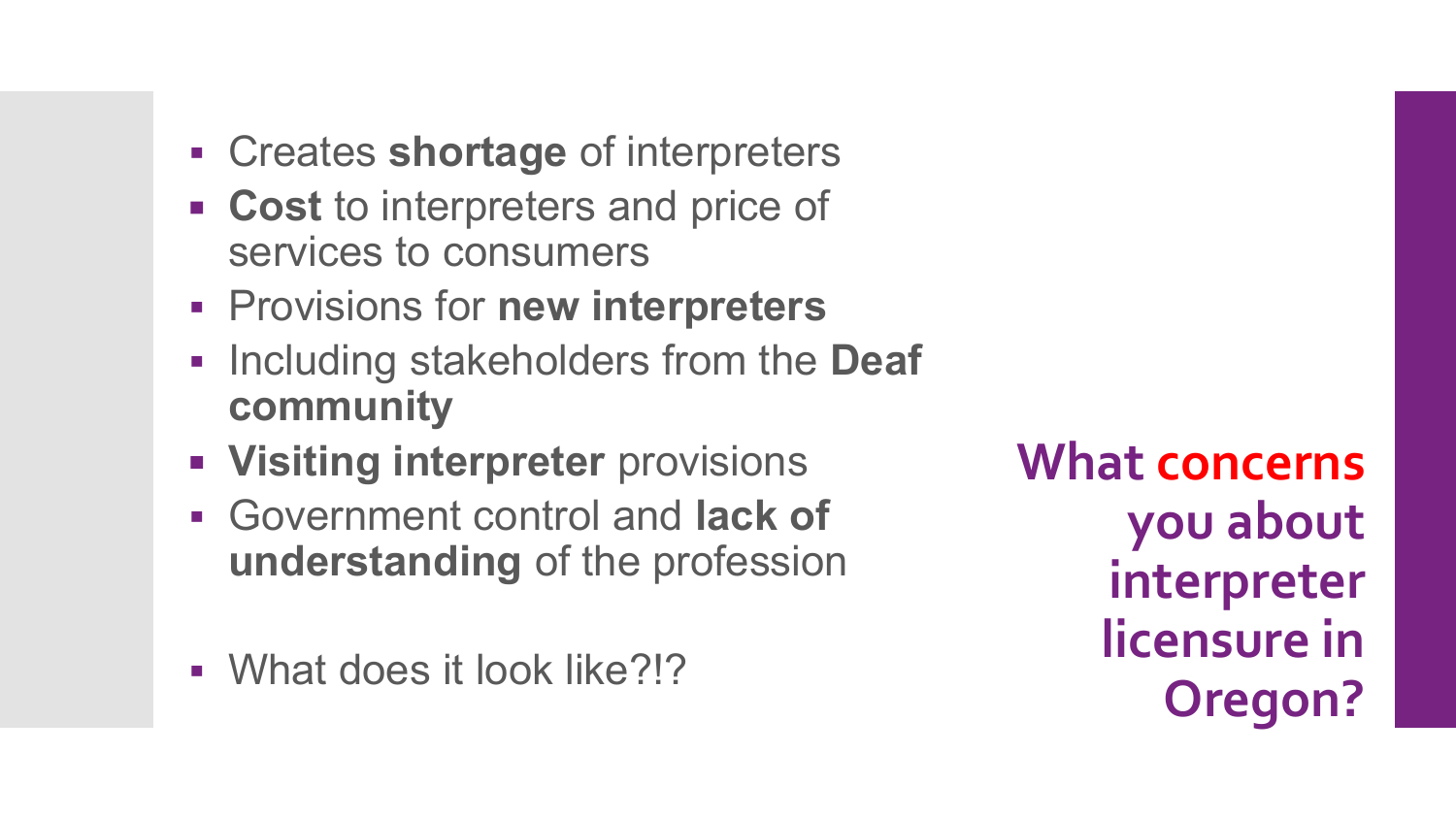Creates an Interpreter Shortage

- **EXECUTER 19 Accurately reflects the number of** qualified interpreters a state has
- Can draw qualified interpreters to the state
- Creates a pathway for new interpreters to work before certification (Provisional License)
- Adds justification to the industry to heighten the view of the profession
- **Research shows pool of qualified** interpreters actually increases (UT, KY)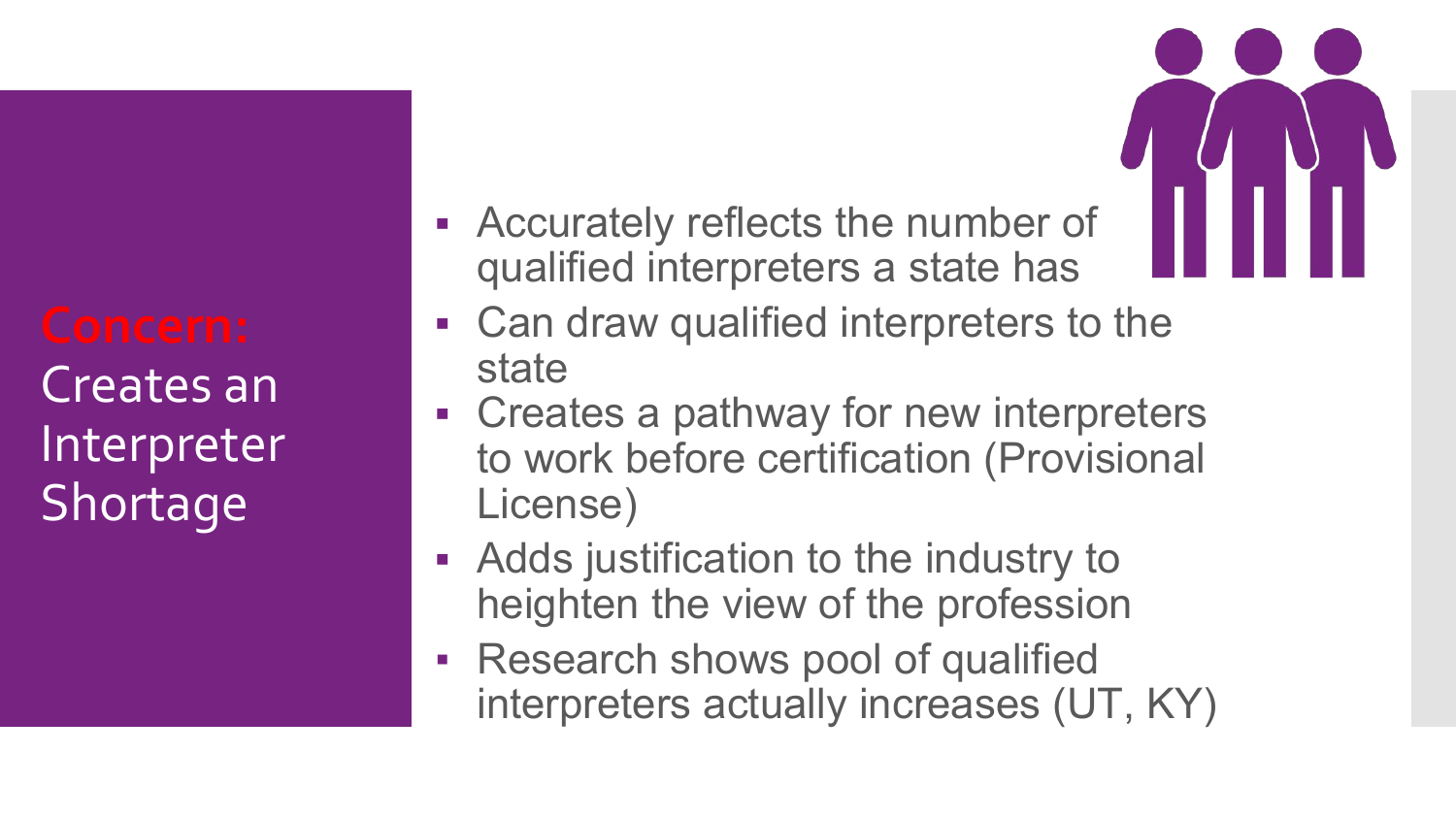**Concern:** Cost to **Interpreters** and the Administrative **Process** 

- Application Process
	- **User friendly and on-line**
- Documentation requirements
	- **Education**
	- Certification(s)
	- **Experience**
	- Continuing Education Units
- Response time to applications
- **EXEL EXEL EXEL THE RENEW PROBET PETERS PERITE PROPERTY**
- $\bullet$  Cost of licenses,
	- Application fee: 4/5 states charge \$50
	- Full license: 15 states charge \$25-\$250
	- Renewal fee: 15 states charge \$25-\$250
- 1. Izutsu, S., Horvath, V. E., Whited, C. (2015). *Summary Status of State Licensure of American Sign Language (ASL) Interpreters.* Pacific Basin Rehabilitation Research and Training Center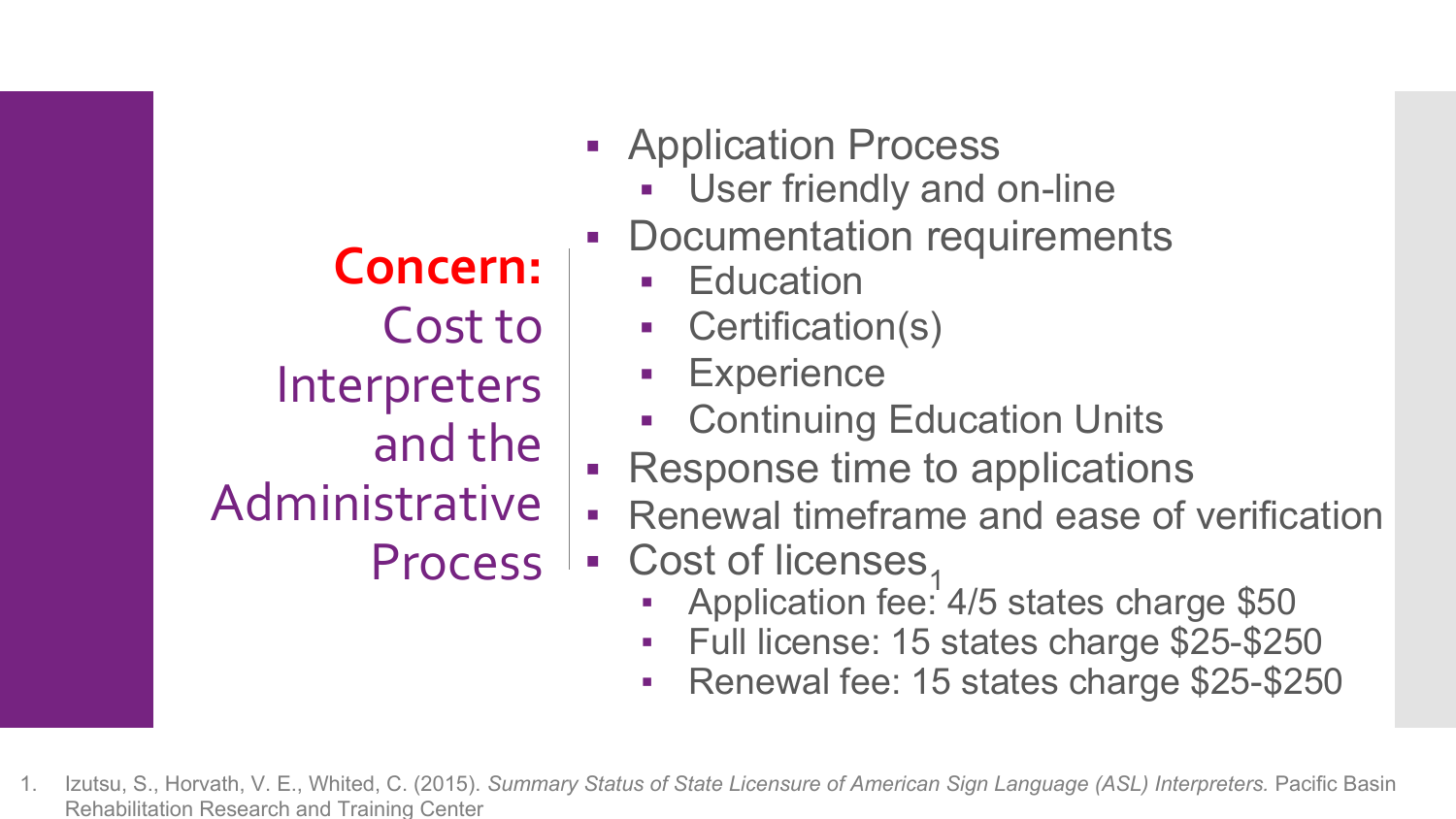Potential Ideas (taken from other states)

- **Professional License**
- **Provisional License**
- **•** Legal (Import requirements from courts)
- K-12 (Import requirements from K-12 law)
- **■** Medical (Import requirements from OHA)
- **Mental Health**
- **Temporary/Visiting Interpreters**
- ❖ The categories would be inclusive of both Hearing and Deaf interpreters



# Levels of Licensure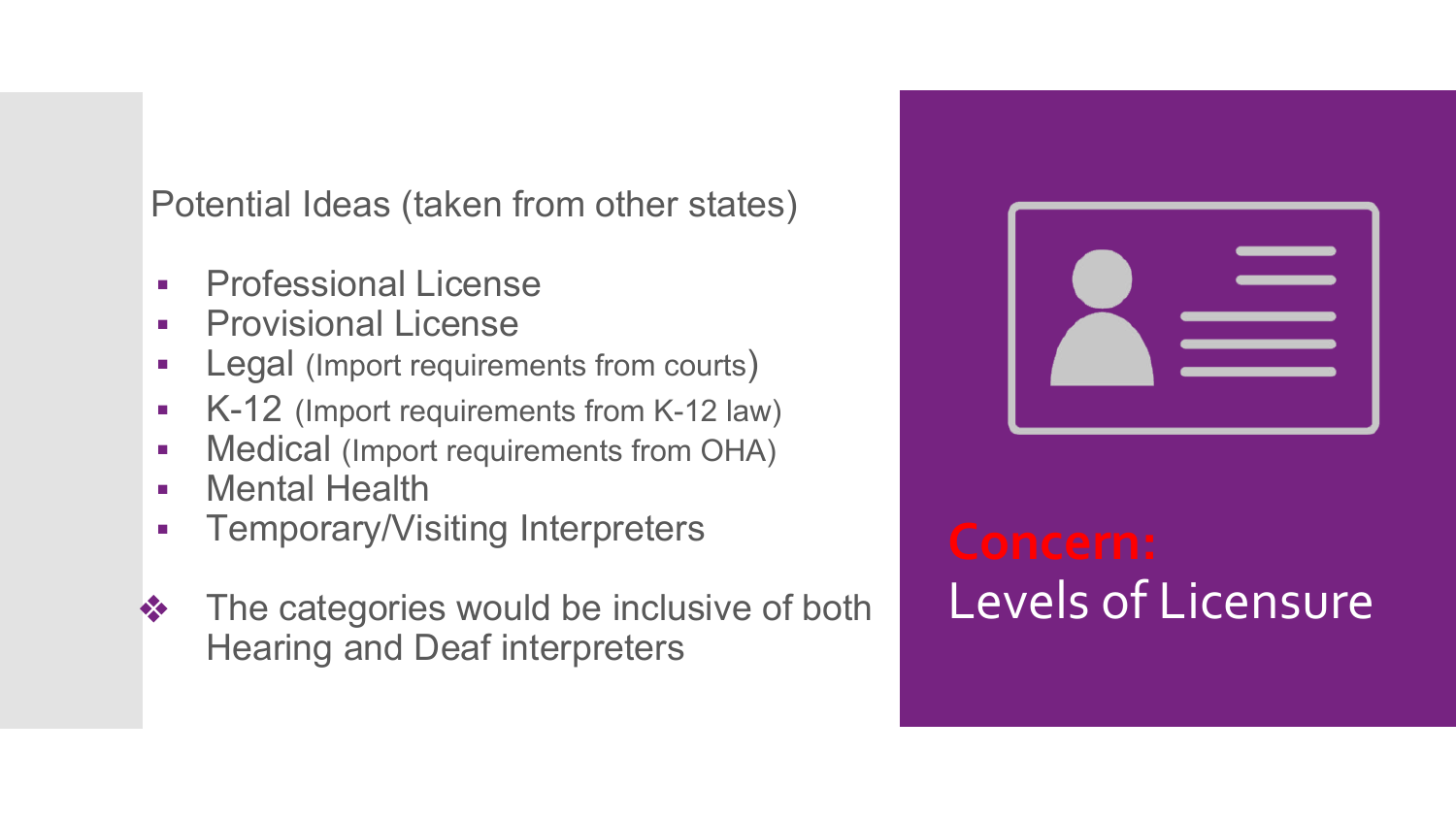# Provisions for new interpreters

#### Provisional License

- **Provide mentoring and** supervision
- **Professional Development Plan**
- **Team with other licensed** interpreters in specific settings
- **Example 1** Limit on how long one can hold a provisional license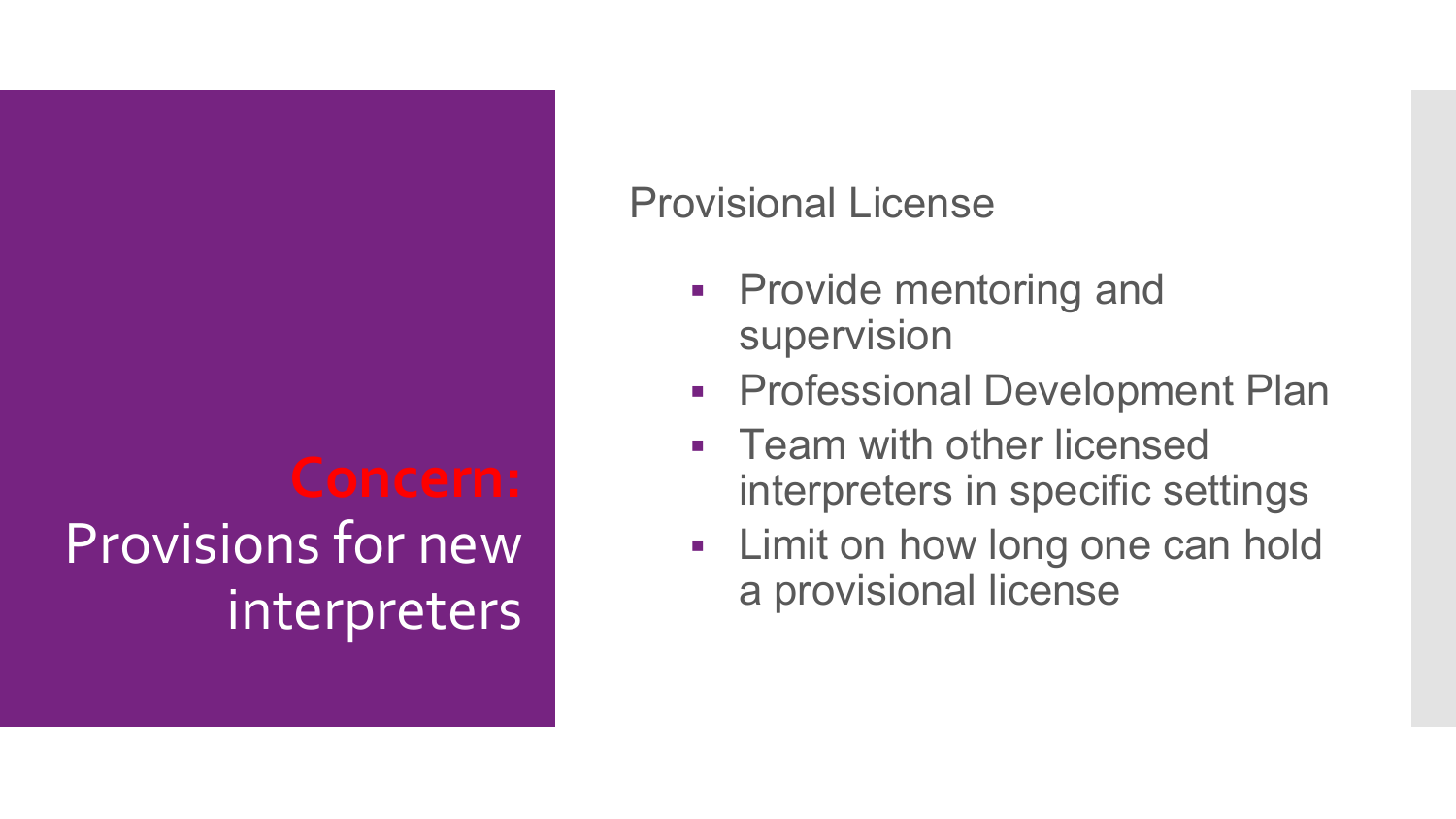

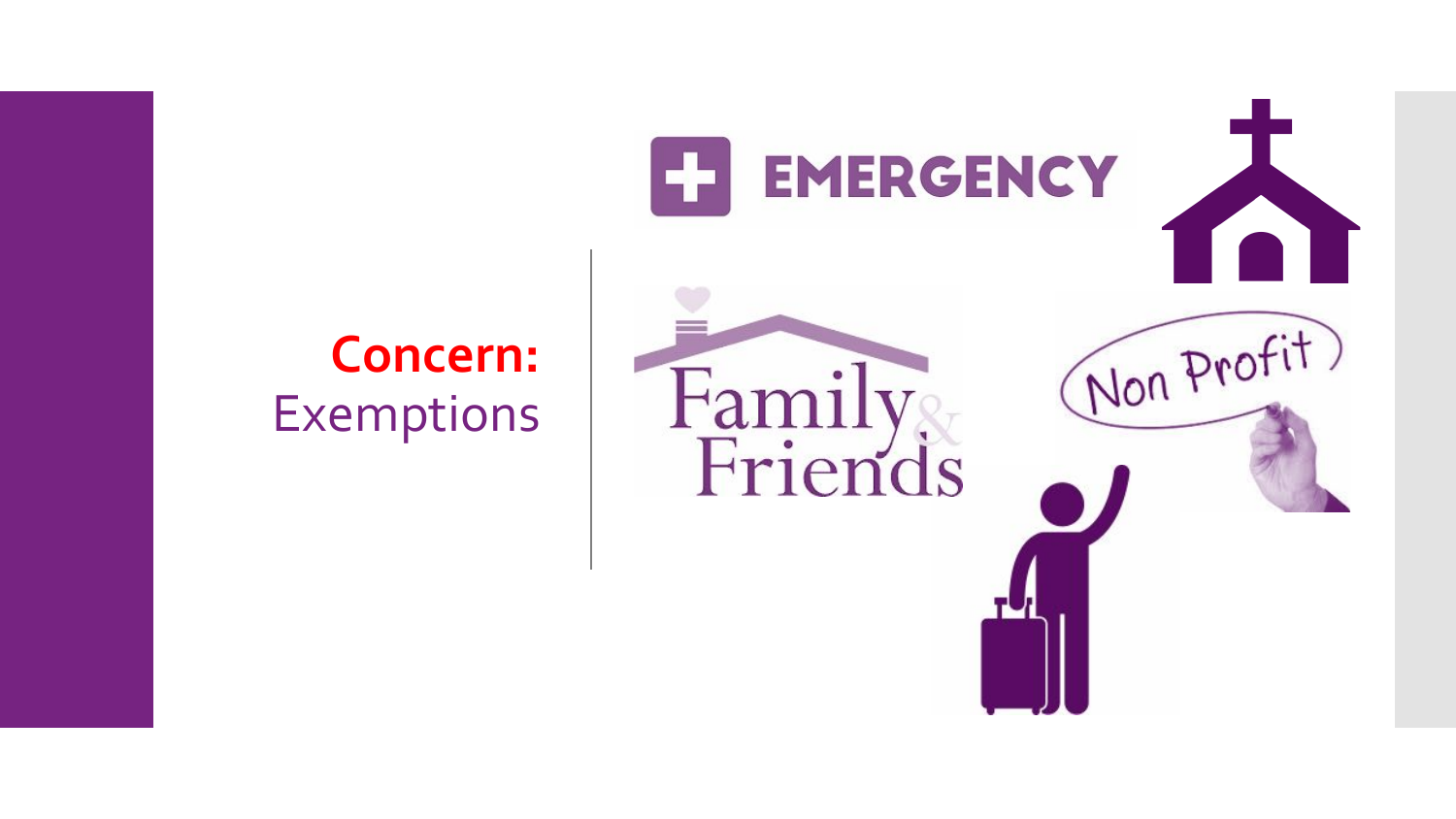**Including** stakeholders from the Deaf community

| Oregon Registry of<br>Interpreters for the<br>Deaf    | Oregon<br>Association of the<br>Deaf                    | Oregon<br>Department of<br>Deaf and Hard of<br><b>Hearing Services</b> |
|-------------------------------------------------------|---------------------------------------------------------|------------------------------------------------------------------------|
| <b>Disability Rights</b><br>Oregon                    | Colleges and<br>Universities<br>(WOU, PCC, COCC)        | Oregon<br>Department of<br>Education                                   |
| <b>OHA's Healthcare</b><br><b>Interpreter Council</b> | Oregon Judicial<br>Dept. Interpreter<br><b>Services</b> | <b>Interpreter Service</b><br><b>Agencies</b>                          |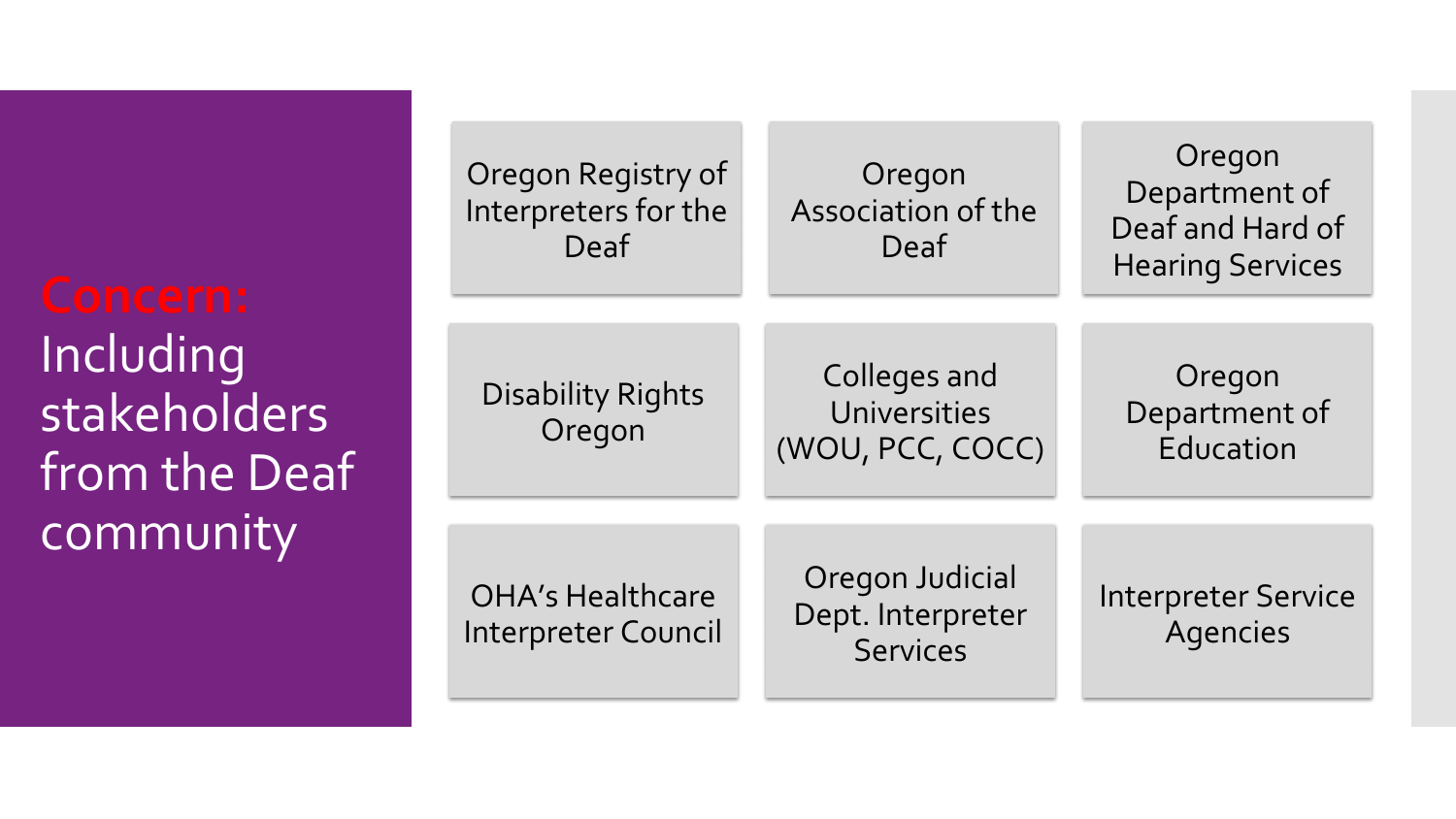## **Concern:** Government control and lack of understanding of the profession

- **Housed where (ODHHS, OHA,..)**
- Staff person to oversee administrative duties
- Oversight Board/Council to be inclusive of all community stakeholders
- Board/Council to be responsible for developing Administrative Rules for administering the program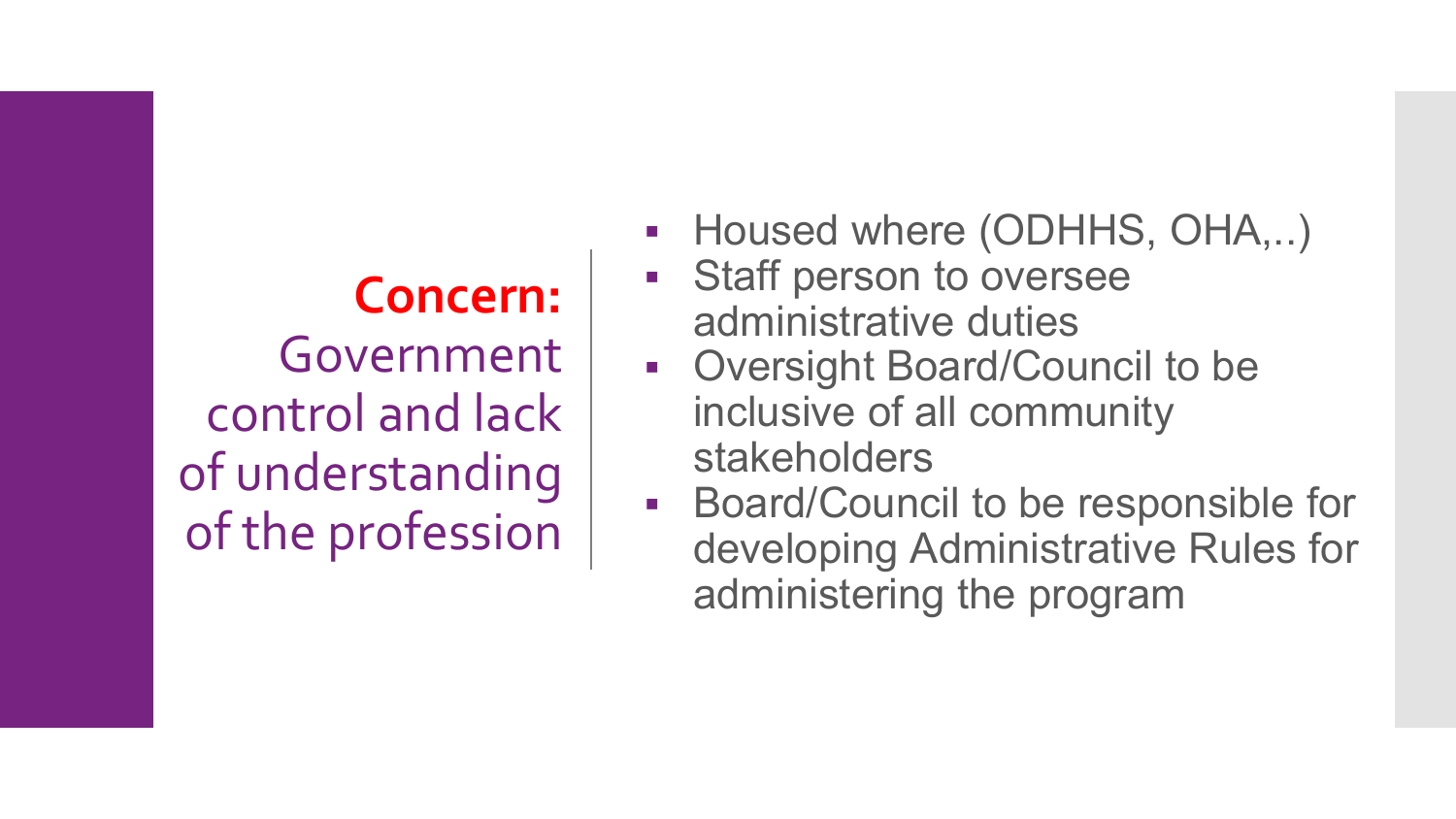## Handling of unqualified interpreters

- **Exercise Series Versus**
- **Elicense denial**
- **E** Suspension
- **Revocation**
- **Resulting penalties**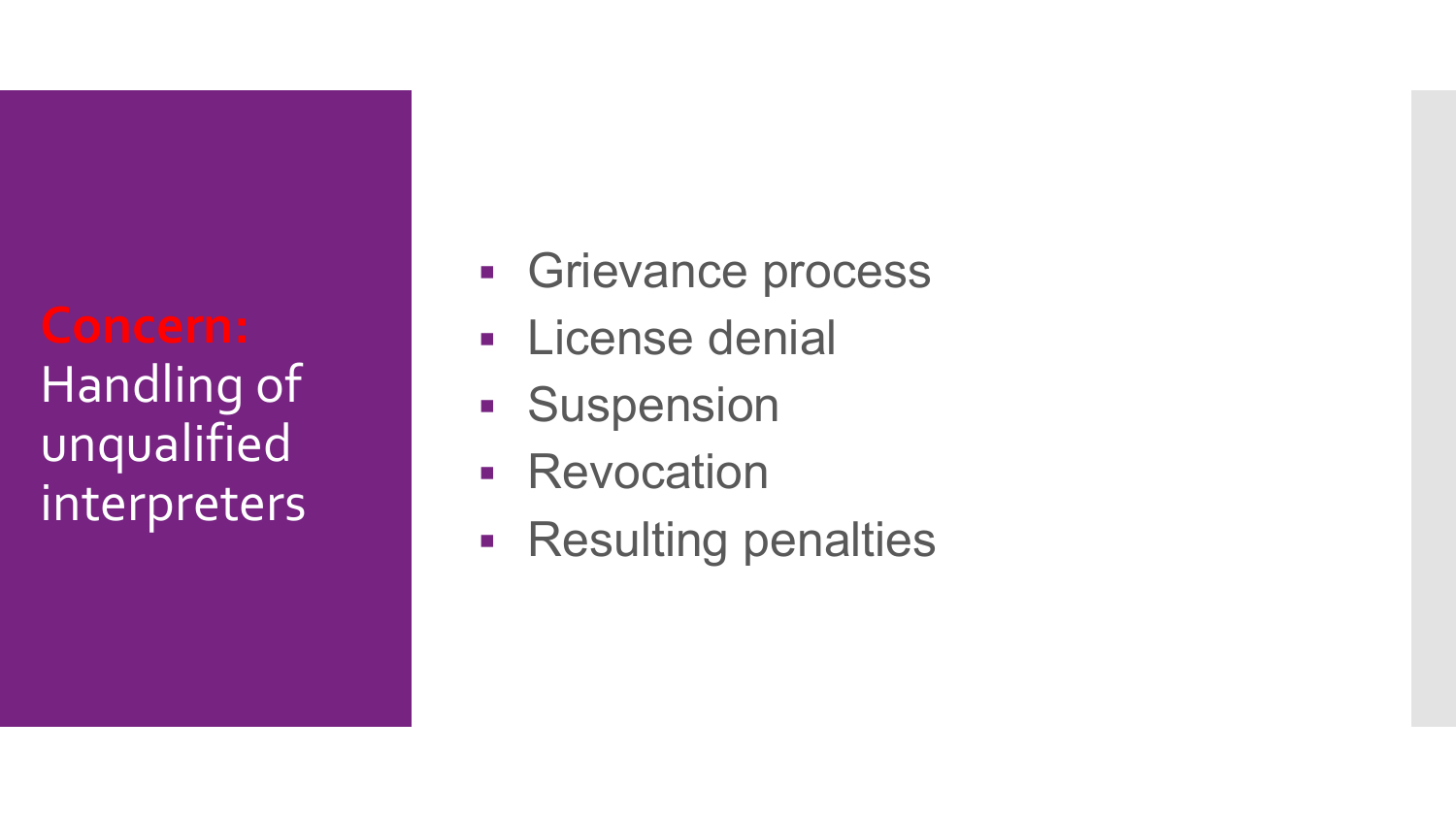**How do you think Oregon could benefit from interpreter licensure?**

- Will benefit rural areas of Oregon
- **EXECTE 2018 Interpreter network/registry** within Oregon of qualified/professional interpreters
- **.** Improve interpreters' skills and professionalism (improve interpreter quality)
- Help to validate the field of interpreting by promoting professional interpreters
- **EXECTE:** Create interpreter accountability
- **Establishes consumer protections**
- **Exercise a grievance process for Deaf** community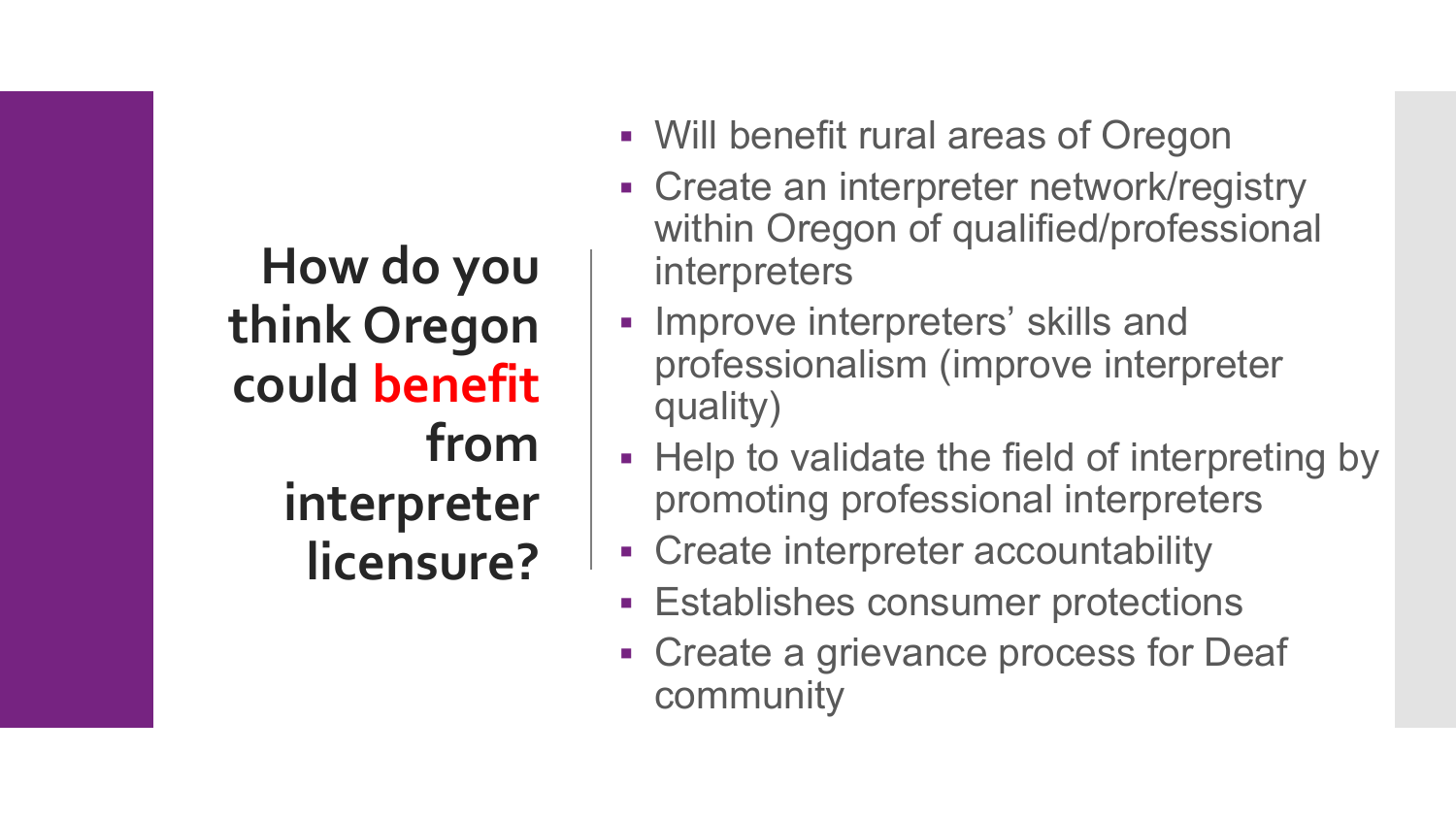### **How other states benefited from licensure or registry**

- Elevate **quality of interpreters** and implement mechanism on how to collect complaints
- Knowing that consumers have an **avenue to file complaints** about rogue interpreters or interpreters who were unprofessional in taking work that they were not qualified for.
- The biggest benefit is that our **best qualified interpreters** are working and the false wannabes are not.
- To better **empower the Deaf community** with our new bill.